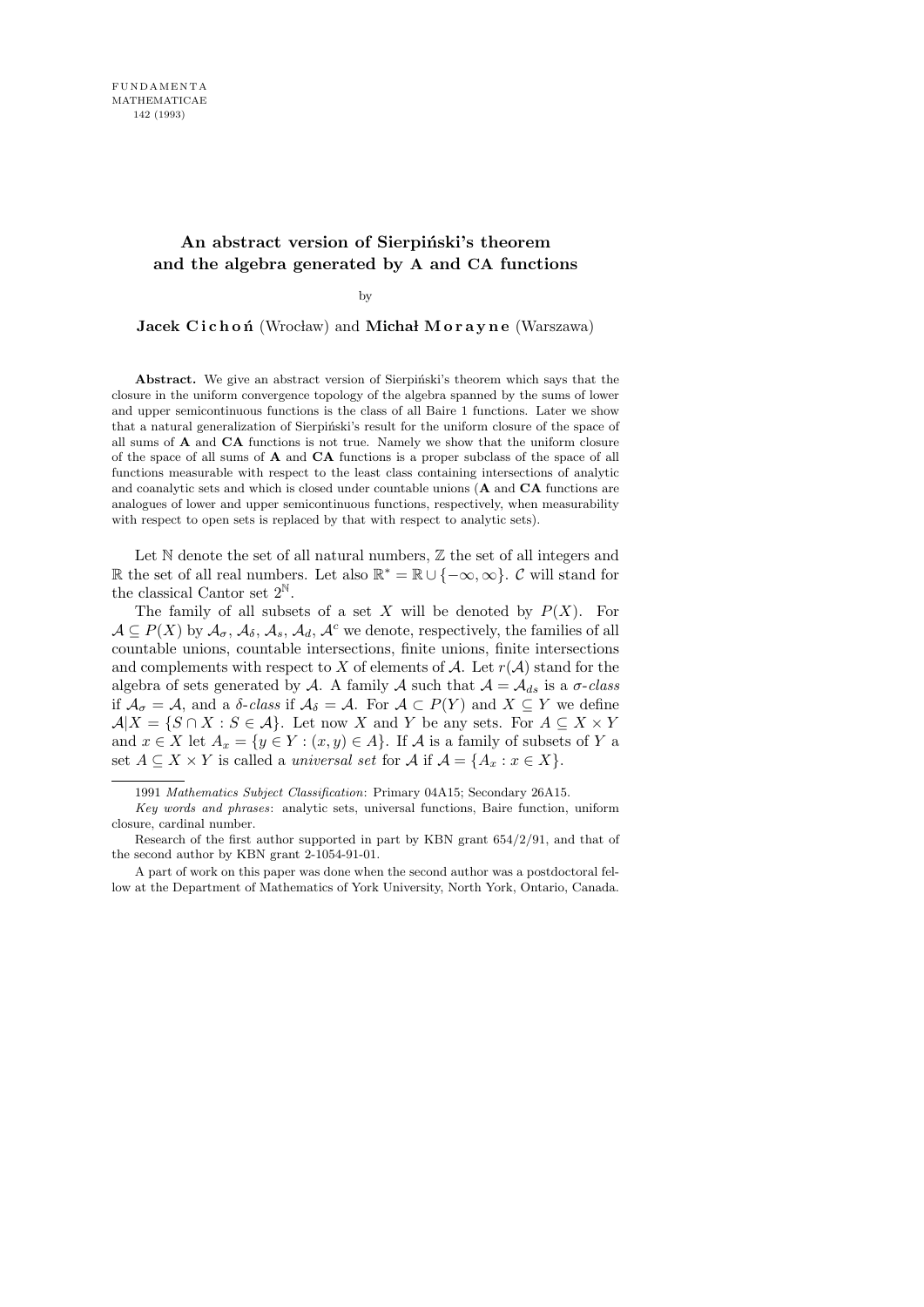Let  $X$  be any Polish space. We use standard notation of Descriptive Set Theory:  $\Sigma^0_\alpha(X)$   $(\Pi^0_\alpha(X))$  denotes the  $\alpha$ th additive (multiplicative, resp.) class in the hierarchy of Borel sets, and  $\mathcal{L}_n^1(X)$  stands for the *n*th projective class of sets on X.

Assume now that for each Polish space Z we have defined a certain family  $\mathcal{A}(Z)$  of subsets of Z. By  $\mathcal A$  we shall denote the collection of these families. We say that  $A$  is *closed under continuous substitution* if for any Polish spaces X and Y and for every continuous function f from X into Y the set  $f^{-1}(A)$ belongs to  $\mathcal{A}(X)$  if A belongs to  $\mathcal{A}(Y)$ . We shall call  $\mathcal A$  a hereditary  $\sigma$ -class  $(\delta\text{-class}, \text{resp.})$  if A is closed under continuous substitution and if for each Polish space Z the following two conditions are satisfied:

(I)  $A(Z)$  is a  $\sigma$ -class ( $\delta$ -class, resp.);

(II)  $A(Z)|X = A(X)$  for each closed  $X \subseteq Z$ .

Obviously  $\Sigma^0_\alpha$  ( $\Pi^0_\alpha$ ),  $\alpha < \omega_1$ , serve as examples of hereditary  $\sigma$ -classes (δ-classes, resp.) and  $\Sigma_n^1$  is a hereditary δ- and  $\sigma$ -class for  $n \in \mathbb{N}$ .

For any family of functions  $\mathcal{F} \subseteq {}^{X} \mathbb{R}$  let  $\text{cl}(\mathcal{F})$  denote the closure of F in the uniform convergence topology on <sup>X</sup>R. If  $\mathcal{F}, \mathcal{G} \subseteq$  <sup>X</sup>R then by  $\mathcal{F} + \mathcal{G}$  we denote the family  $\{f + g : f \in \mathcal{F}, g \in \mathcal{G}\}\$ . Let  $\mathcal{A} \subseteq P(X)$ . Let  $\underline{M}(\mathcal{A}) = \{f \in X \mathbb{R}^* : f^{-1}(a,\infty) \in \mathcal{A} \text{ for every } a \in \mathbb{R}^*\}$ . Similarly let  $\overline{M}(\mathcal{A}) = \{f \in {}^X \mathbb{R}^* : -f \in \underline{M}(\mathcal{A})\}.$  Let also  $M(\mathcal{A}) = \underline{M}(\mathcal{A}) \cap \overline{M}(\mathcal{A})$ . We shall also use the following families of functions:  $\underline{M}(\mathcal{A}, L) = \underline{M}(\mathcal{A}) \cap {}^X L$ ,  $\overline{M}(\mathcal{A}, L) = \overline{M}(\mathcal{A}) \cap {}^X L$ ,  $M(\mathcal{A}, L) = M(\mathcal{A}) \cap {}^X L$ , where L is any subset of  $\mathbb{R}^*$ .  $\underline{M}(\Sigma_1^1(X), \mathbb{R})$  and  $\overline{M}(\Sigma_1^1(X), \mathbb{R})$  are called in [4] the families of **A** and **CA** functions on X, respectively. Let  $\mathcal F$  be a family of functions included in <sup>Y</sup> $\mathbb{R}^*$ . A function  $F \in X \times Y \mathbb{R}^*$  is called universal for  $\mathcal{F}$  if  $\mathcal{F} \subseteq \{F_x : x \in X\}$ , where  $F_x$  denotes the one variable function  $F(x, \cdot)$ .

We prove the following abstract version of Sierpinski's theorem.

THEOREM 1. If A is a  $\sigma$ -class of subsets of X and  $(r(A))_{\sigma} = (A^c)_{\sigma}$  (or, equivalently,  $A \subseteq (A^c)_{\sigma}$  then

$$
M((r(\mathcal{A}))_{\sigma}, \mathbb{R}) = \mathrm{cl}(\underline{M}(\mathcal{A}, \mathbb{R}) + \overline{M}(\mathcal{A}, \mathbb{R})).
$$

P r o o f. Let  $\mathcal{A}_1 = (r(\mathcal{A}))_{\sigma}$  and let  $f \in M(\mathcal{A}_1, \mathbb{R})$ . Let  $n \in \mathbb{N}, i \in \mathbb{Z}$  and

$$
B_i^n = f^{-1}\left(\left(\frac{i-1}{2^n}, \frac{i+1}{2^n}\right)\right).
$$

As  $\bigcup \{B_i^n : i \in \mathbb{Z}\} = X$  and the class  $\mathcal{A}_1$  has the  $\sigma$ -reduction property ([5, Theorem 4.5.1]) there exist disjoint sets  $C_i^n$  such that  $C_i^n \subseteq B_i^n$ ,  $C_i^n \in \mathcal{A}_1$ ,  $i \in \mathbb{Z}$ , and  $\bigcup \{C_i^n : i \in \mathbb{Z}\} = X$ , for every  $n \in \mathbb{N}$ .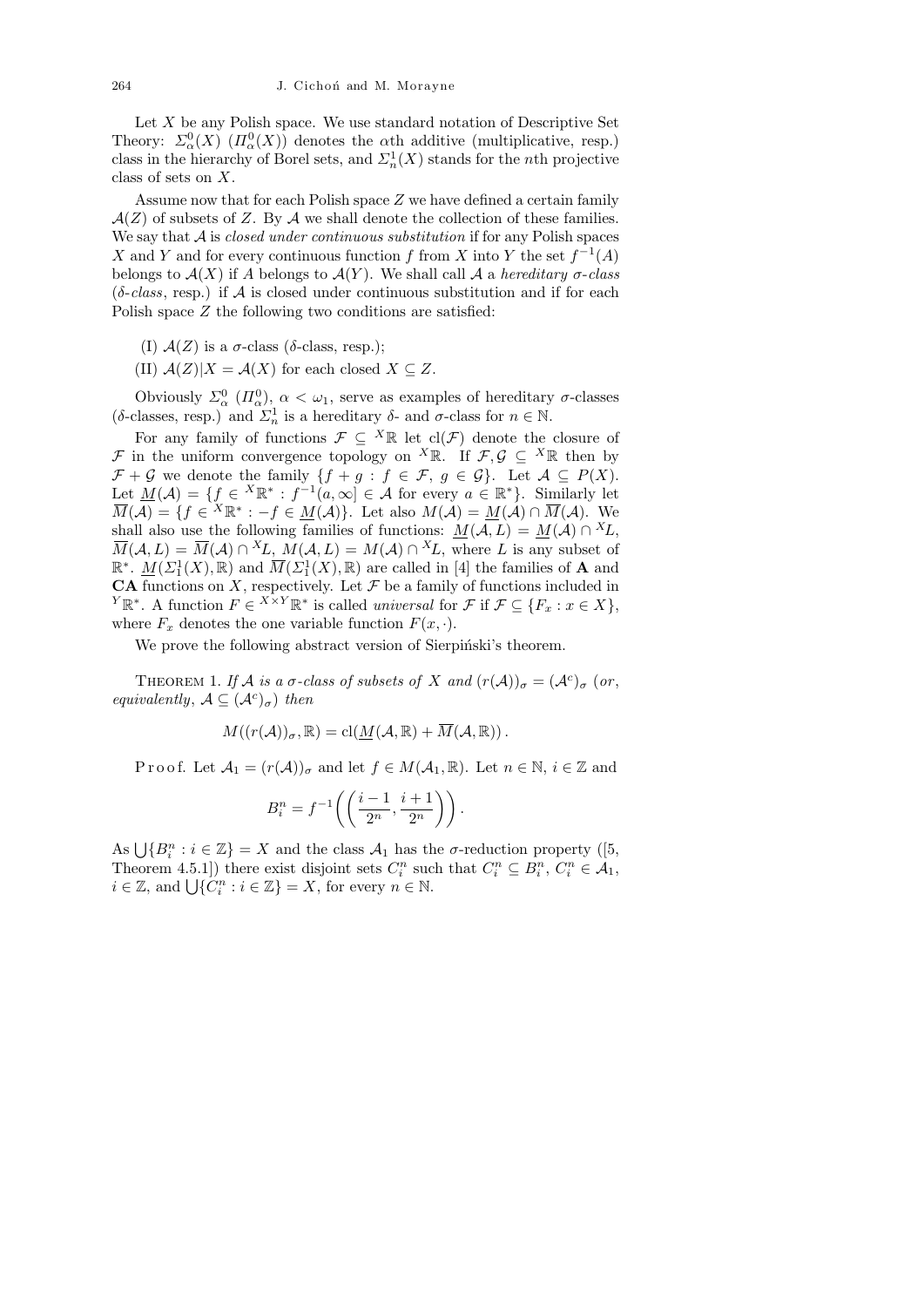Every set  $C_i^n$  can be expressed as the union

$$
C_i^n = \bigcup_{j=1}^\infty D_{i,j}^n
$$

of sets  $D_{i,1}^n \subseteq D_{i,2}^n \subseteq \ldots$  belonging to  $\mathcal{A}^c$ . For convenience we define  $D_{i,0}^n = \emptyset$ for every  $i\in\mathbb{Z}$  and  $n\in\mathbb{N}.$ 

For every  $n \in \mathbb{N}$  we define two functions  $\varphi_n$  and  $\psi_n$  as follows:

$$
\varphi_n(x) = \begin{cases} \frac{2|i|+j}{2^n}, & x \in D_{i,j+1}^n \setminus D_{i,j}^n, \ i \ge 0, \\ \frac{|i|+j}{2^n}, & x \in D_{i,j+1}^n \setminus D_{i,j}^n, \ i < 0, \end{cases}
$$

$$
\psi_n(x) = \begin{cases} \frac{|i|+j}{2^n}, & x \in D_{i,j+1}^n \setminus D_{i,j}^n, \ i \ge 0, \\ \frac{2|i|+j}{2^n}, & x \in D_{i,j+1}^n \setminus D_{i,j}^n, \ i < 0. \end{cases}
$$

It is not difficult to check that both functions are in  $M(A, \mathbb{R})$  and

$$
|f-(\varphi_n-\psi_n)|<\frac{1}{2^n}\,.
$$

Thus we have proved that

$$
M((r(\mathcal{A}))_{\sigma}, \mathbb{R}) \subseteq \mathrm{cl}(\underline{M}(\mathcal{A}, \mathbb{R}) + \overline{M}(\mathcal{A}, \mathbb{R})).
$$

The reverse inclusion is straightforward since  $M((r(\mathcal{A}))_{\sigma}, \mathbb{R})$  is closed under the uniform convergence.  $\blacksquare$ 

Let us observe that all  $\Sigma^0_\alpha$  classes satisfy the hypothesis of the above theorem. As a corollary we obtain, for instance, the following classical theorem of Sierpiński (the more general result in  $[3, IX, 41, VI]$  also follows from Theorem 1).

COROLLARY (Sierpiński [7]). Any function of Baire class 1 is the uniform limit of a sequence of differences of lower semicontinuous functions.

In this paper we show that the analogous result for the class  $\Sigma_1^1$  does not hold.

THEOREM 2. Let A be a hereditary  $\sigma$ - and  $\delta$ -class, let Z be any uncountable Polish space and let  $A(Z)$  have a universal set in  $A(C \times Z)$ . Then there exists a function  $h \in M(r(\mathcal{A}(X))_{\sigma}, \mathbb{R})$  such that there is no countable partition  $\{Z_n : n \in \mathbb{N}\}\$  of Z such that for each  $n \in \mathbb{N}$  the function  $h|Z_n$  is in

$$
\mathrm{cl}(\underline{M}(\mathcal{A}|Z_n,\mathbb{R})+\overline{M}(\mathcal{A}|Z_n,\mathbb{R})).
$$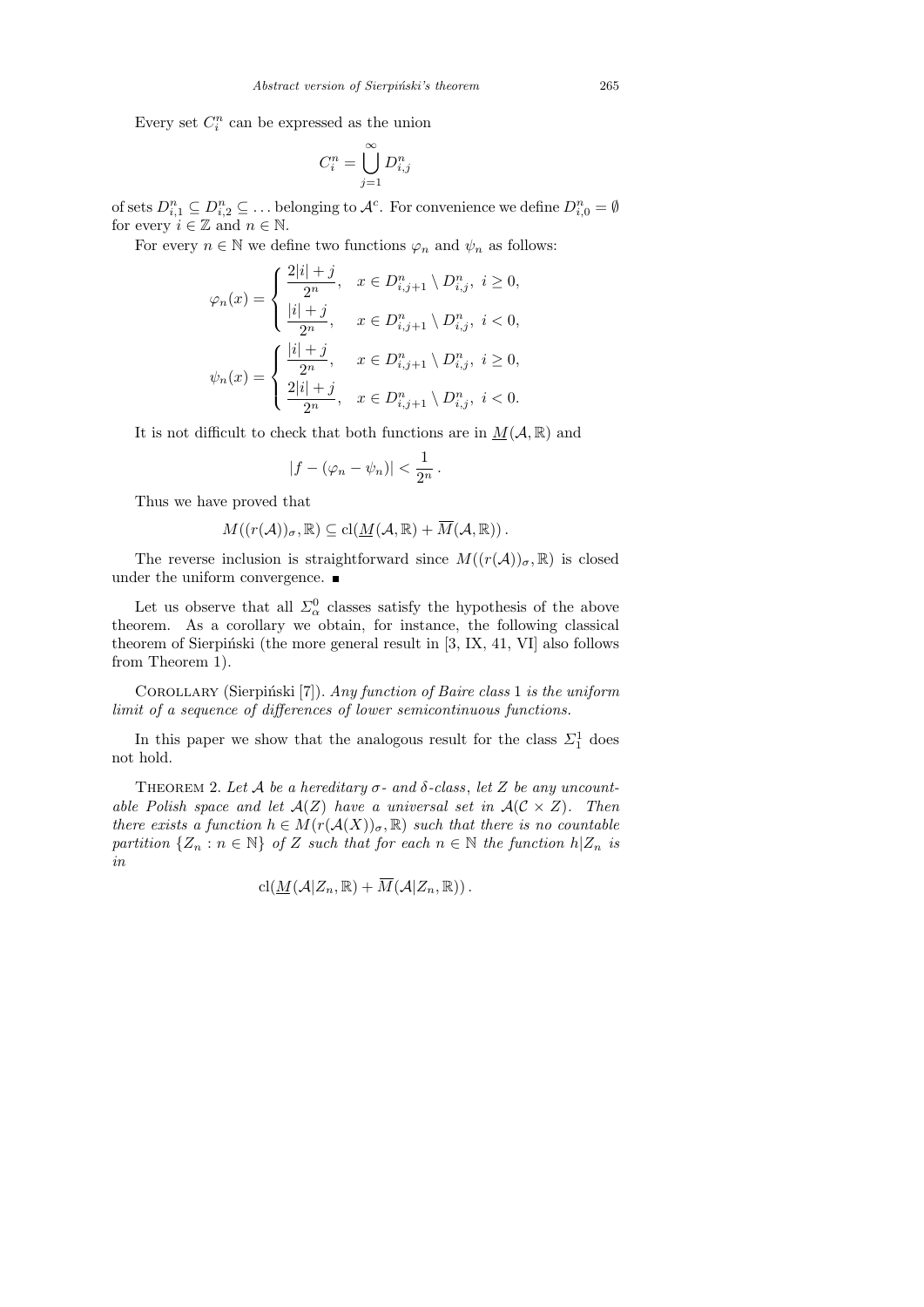P r o o f. Let  $\Psi$  be any bijection between  $\mathbb{N} \times \mathbb{N}$  and  $\mathbb{N}$ . For any  $c \in \mathcal{C}$ let  $(c)_n$  be defined by  $(c)_n(k) = c(\Psi(n, k))$ . Note that for every sequence  ${c_n}_{n\in\mathbb{N}}$  in C there exists  $c \in \mathcal{C}$  such that  $(c)_n = c_n$  for every  $n \in \mathbb{N}$ .

The assumption about  $A$  implies (see e.g. [1, the proof of Theorem 2.1]) that there exists a function  $F \in M(\mathcal{A}(\mathcal{C} \times Z), \mathbb{R}^*)$  which is universal for  $\underline{M}(\mathcal{A}(Z), \mathbb{R}^*)$ . Let

$$
T = \{(x, y) \in \mathcal{C} \times Z : F(x, y) \in \mathbb{R}\}.
$$

It can be easily verified that  $T \in r(\mathcal{A}(\mathcal{C} \times Z))$ . Let us define  $F^*$  to be equal to  $F$  on  $T$  and to zero elsewhere.

It is easy to check that

$$
F^* \in M(r(\mathcal{A}(\mathcal{C} \times Z)), \mathbb{R})
$$

and that  $F^*$  is universal for  $M(\mathcal{A}(Z), \mathbb{R})$ . Next let us define

$$
H(c, x) = F^{*}((c)_0, x) - F^{*}((c)_1, x).
$$

Then  $H \in M((r(\mathcal{A}(\mathcal{C} \times Z)))_{\sigma}, \mathbb{R})$  and H is universal for  $M(\mathcal{A}(Z), \mathbb{R})$  +  $\overline{M}(\mathcal{A}(Z), \mathbb{R})$ . Let us put

$$
\varphi(x) = \begin{cases} 1, & x > 1, \\ x, & -1 \le x \le 1, \\ -1, & x < -1, \end{cases}
$$

and  $\widetilde{H} = \varphi \circ H$ . Finally, we put

$$
H^*(c, x) = H((c)_0, x) + \sum_{n=1}^{\infty} \frac{\widetilde{H}((c)_n, x)}{2^n}
$$

.

It is almost trivial to see that  $H^*$  is universal for

$$
\mathrm{cl}(\underline{M}(\mathcal{A}(Z),\mathbb{R})+\overline{M}(\mathcal{A}(Z),\mathbb{R}))
$$

and  $H^* \in M((r(\mathcal{A}(\mathcal{C} \times Z)))_{\sigma}, \mathbb{R}).$ 

Suppose now  $X \subseteq Z$  and  $f \in \text{cl}(\underline{M}(\mathcal{A}(Z)|X,\mathbb{R}) + \overline{M}(\mathcal{A}(Z)|X,\mathbb{R}))$ . Let  ${f_n}_{n\in\mathbb{N}}$  be a sequence in  $\underline{M}(\mathcal{A}(Z)|X) + \overline{M}(\mathcal{A}(Z)|X)$  such that

$$
\sum_{n=0}^{\infty} f_n = f \quad \text{and} \quad \sup\{|f_n(z)| : z \in Z\}| \le \frac{1}{2^n}
$$

for every  $n \geq 1$ . Let  $d_0, g_0 \in M(\mathcal{A}(Z)|X, \mathbb{R})$  be such that  $f_0 = d_0 - g_0$ . Then there are  $d_0^*$  and  $g_0^*$  in  $\underline{M}(\mathcal{A}(Z), \mathbb{R}^*)$  (see [1, Proposition 1.1]) such that  $d_0 \subseteq d_0^*$  and  $g_0 \subseteq g_0^*$ . Let  $c_0 \in \mathcal{C}$  be such that  $F_{(c_0)_0}^* = d_0^*$  and  $F_{(c_0)_1}^* = g_0^*$ . Then  $f_0 \subseteq H_{c_0}$ . Let now  $n \geq 1$ . We choose  $d_n$ ,  $g_n$  in  $\underline{M}(\mathcal{A}(Z)|\overline{X},\overline{\mathbb{R}})$  such that

$$
f_n = \frac{1}{2^n} (d_n - g_n).
$$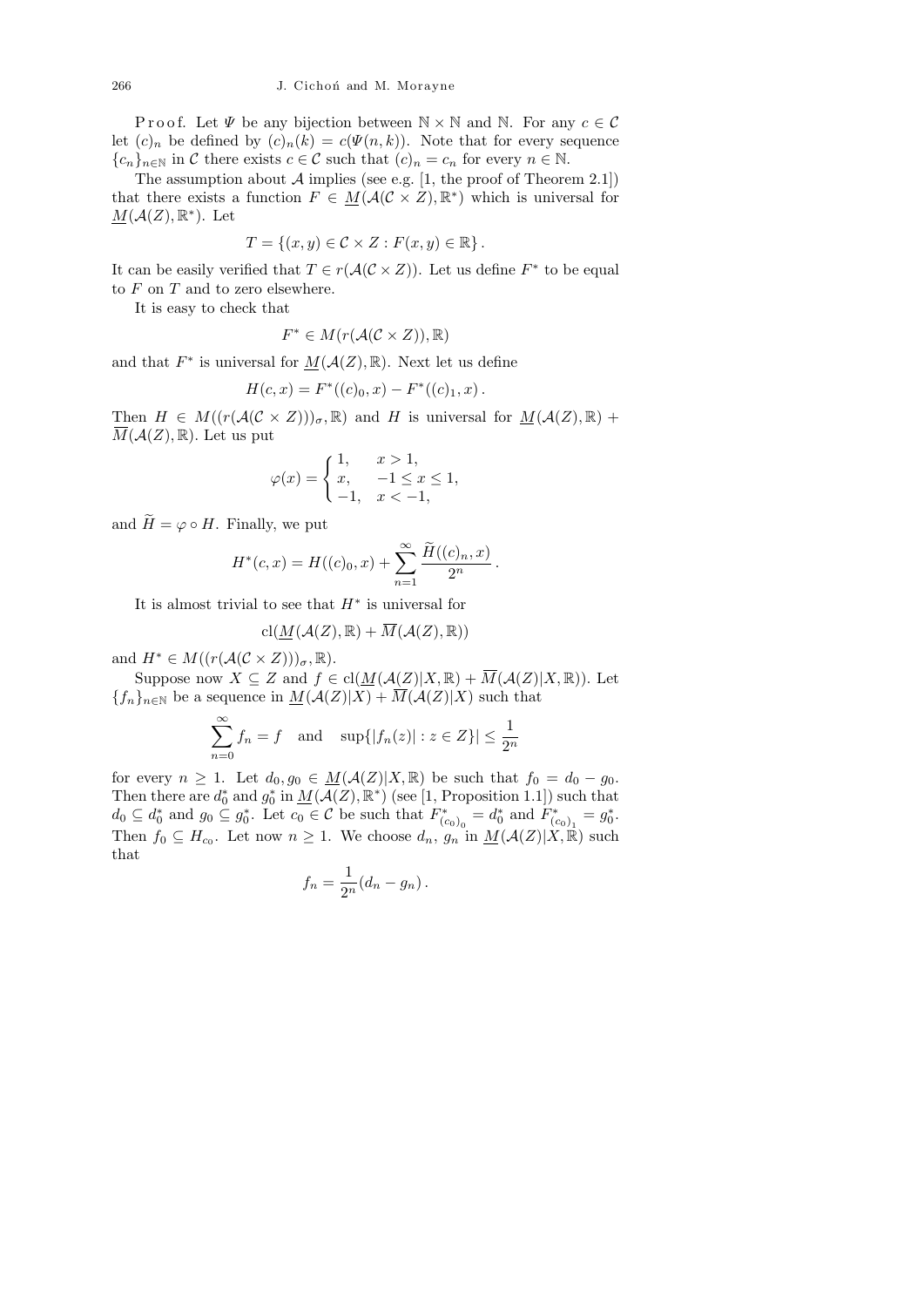As before we find  $d_n^*$  and  $g_n^*$  in  $\underline{M}(\mathcal{A}(Z), \mathbb{R}^*)$  such that  $d_n \subseteq d_n^*$  and  $g_n \subseteq g_n^*$ and we find  $c_n$  such that  $2^n f_n \subseteq \widetilde{H}_{c_n}$ . Hence we have shown that for every  $X \subseteq Z$  and

$$
f \in \text{cl}(\underline{M}(\mathcal{A}(Z)|X) + \overline{M}(\mathcal{A}(Z)|X))
$$

there exists  $c \in \mathcal{C}$  such that  $H_c^* \supseteq f$ . Let  $\mathcal{C} \subseteq Z$  be any subset of Z homeomorphic to C. Let  $\phi : \widetilde{C} \to C$  be a homeomorphism. For  $c \in \widetilde{C}$  we put  $G_n(c) = H^*((\phi(c))_n, c)$ . Then  $\{G_n\}_{n \in \mathbb{N}}$  is a countable family of functions from  $M((r(\mathcal{A}(\mathcal{C})))_{\sigma},\mathbb{R})$ . Hence (see [2, Corollary 2.2]) there exists a function  $h \in M((r(\mathcal{A}(\mathcal{C})))_{\sigma}, \mathbb{R})$  such that

$$
\bigcup_{n\in\mathbb{N}}G_n\cap h=\emptyset.
$$

By [6, Corollary 2F] there exists  $\tilde{h} \in M((r(\mathcal{A}(Z)))_{\sigma}, \mathbb{R})$  which is an extension of h to the whole Z.

We claim that h is the required function. Suppose that  $\{Z_n : n \in \mathbb{N}\}\$ is any partition of Z such that

$$
h|Z_n \in \text{cl}(\underline{M}(\mathcal{A}(Z)|Z_n,\mathbb{R}) + \overline{M}(\mathcal{A}(Z)|Z_n,\mathbb{R}))
$$

for each  $n \in \mathbb{N}$ .

For any  $n \in \mathbb{N}$  let  $c_n \in \mathcal{C}$  be such that the function  $H^*_{c_n}$  extends  $h|Z_n$ . Let us choose  $c \in \tilde{C}$  such that  $(\forall n \in \mathbb{N})(c_n = (\phi(c))_n)$ . Let  $k \in \mathbb{N}$  be such that  $c \in Z_k$ . Then  $h(c) = (h|Z_k)(c) = H_{c_k}^*(c) = G_k(c)$ , hence  $h(c) \in \{G_n(c) :$  $n \in \mathbb{N}$ , which gives a contradiction with the choice of the function h.

It is clear that we can directly apply Theorem 2 to any uncountable Polish space Z and the class of all  $\Sigma_1^1(Z)$  sets or, more generally, to the classes  $\sum_{n=1}^{\infty} Z_n^1(Z)$  for every natural number  $n \geq 1$ . Thus Theorem 2 strengthens [6, Corollary 3.23].

Let us recall that any  $\Sigma_2^1$  set is a union of  $\omega_1$  Borel sets. Hence any function from the class  $M((r(\Sigma_1^1(Z)))_{\sigma}, \mathbb{R})$  can be decomposed into  $\omega_1$  Borel functions. This observation and Theorem 2 imply that (for terminology see [2])

 $\operatorname{dec}(M((r(\Sigma_1^1(Z)))_\sigma,\mathbb{R}),R(\operatorname{cl}(\underline{M}(\Sigma_1^1(Z),\mathbb{R})+\overline{M}(\Sigma_1^1(Z),\mathbb{R}))))=\omega_1.$ 

Now we consider an abstract Borel hierarchy of sets starting from some  $\sigma$ -class  $\mathcal{A} = \mathcal{A}_0$ . For  $0 < \alpha < \omega_1$ ,  $\mathcal{A}_\alpha$  is defined inductively:

$$
\mathcal{A}_{\alpha} = \left( r \left( \bigcup \{ \mathcal{A}_{\beta} : \beta < \alpha \} \right) \right)_{\sigma}
$$

.

As one can see from Theorem 2 the conclusion of Sierpiński's Theorem 1 may not hold for  $A_0$ . However, as it easily turns out, it is true for all higher classes  $A_{\alpha}$  of the hierarchy. Namely, the following holds:

FACT.  $M(\mathcal{A}_{\alpha+1}, \mathbb{R}) = \text{cl}(\underline{M}(\mathcal{A}_{\alpha}, \mathbb{R}) + \overline{M}(\mathcal{A}_{\alpha}, \mathbb{R}))$  if  $\alpha \geq 1$ .